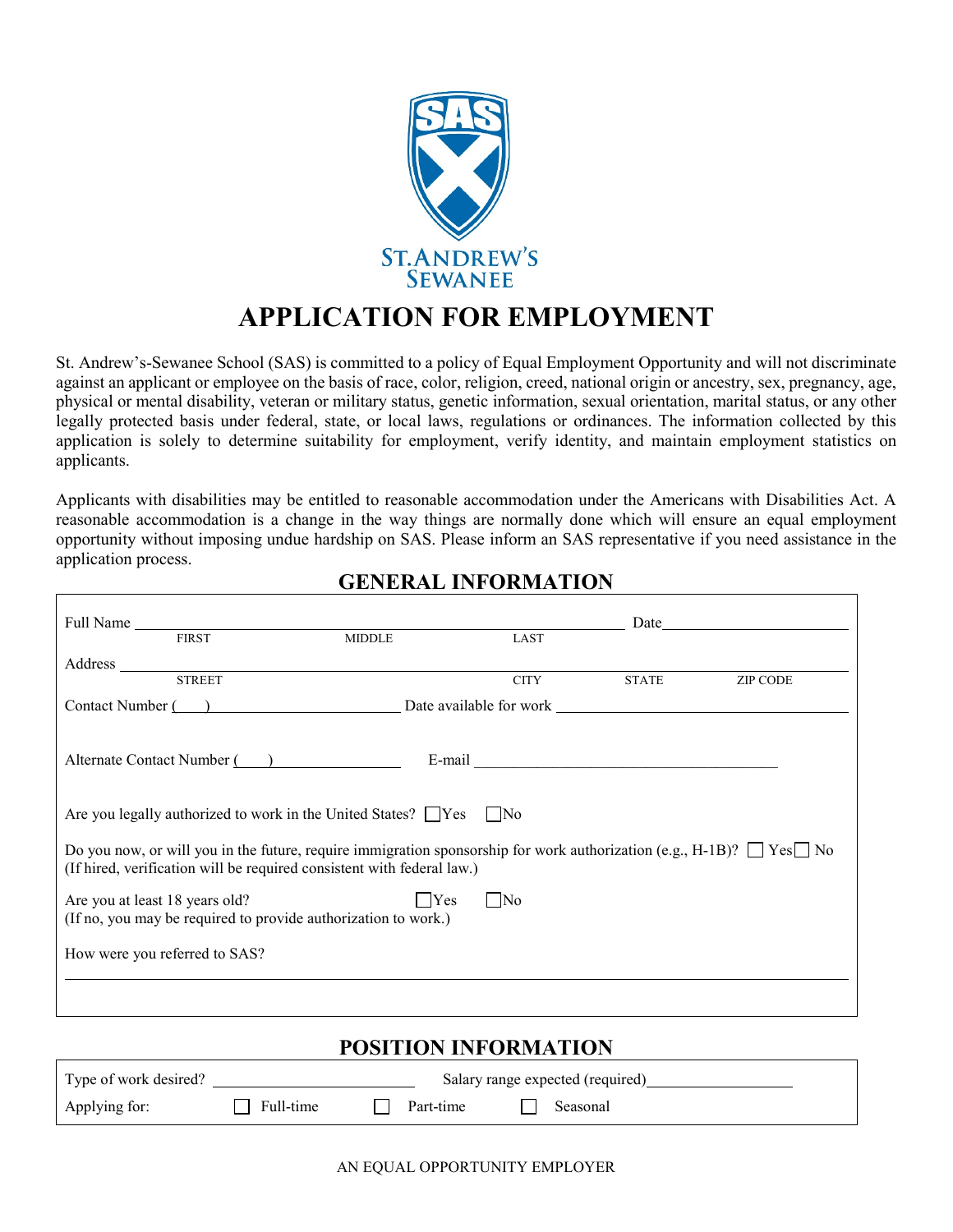#### **EDUCATION**

| Type of<br>School                       | School Name<br>and Location | <b>Highest Grade</b><br>Completed | Major Courses of Study and Degree Granted |
|-----------------------------------------|-----------------------------|-----------------------------------|-------------------------------------------|
| High School or<br>G.E.D. equivalent     |                             | N/A                               |                                           |
| College or<br>University                |                             | N/A                               |                                           |
| Vocational or<br>Trade School           |                             |                                   |                                           |
| Graduate<br>School                      |                             |                                   |                                           |
| Other (including)<br>military training) |                             | N/A                               |                                           |

# **BACKGROUND INFORMATION**

| During the past ten years, have you ever been discharged, suspended, or asked to resign from any position?                                                                                                                 |  |
|----------------------------------------------------------------------------------------------------------------------------------------------------------------------------------------------------------------------------|--|
| $\Box$ Yes $\Box$ No If yes, please explain.                                                                                                                                                                               |  |
| For the purpose of verifying information on this application, have you ever worked or attended school under a different name at any of<br>$\Box$ Yes $\Box$ No If yes, specify name.<br>the organizations you have listed? |  |

## **PROFESSIONAL REFERENCES**

| List three professional references (other than those listed as current/former supervisors) that we may contact:                                                                                                                          |                            |  |  |  |
|------------------------------------------------------------------------------------------------------------------------------------------------------------------------------------------------------------------------------------------|----------------------------|--|--|--|
| Name <sub>nt</sub> and the set of the set of the set of the set of the set of the set of the set of the set of the set of the set of the set of the set of the set of the set of the set of the set of the set of the set of the set of  | Telephone No. (__)         |  |  |  |
|                                                                                                                                                                                                                                          | Type of Acquaintance       |  |  |  |
|                                                                                                                                                                                                                                          |                            |  |  |  |
| Name has a series of the series of the series of the series of the series of the series of the series of the series of the series of the series of the series of the series of the series of the series of the series of the s           | Telephone No. (__)         |  |  |  |
|                                                                                                                                                                                                                                          |                            |  |  |  |
|                                                                                                                                                                                                                                          |                            |  |  |  |
| Name <sub>nt</sub> and the same of the same of the same of the same of the same of the same of the same of the same of the same of the same of the same of the same of the same of the same of the same of the same of the same of the s | $\text{Telephone No.}$ ( ) |  |  |  |
|                                                                                                                                                                                                                                          | Type of Acquaintance       |  |  |  |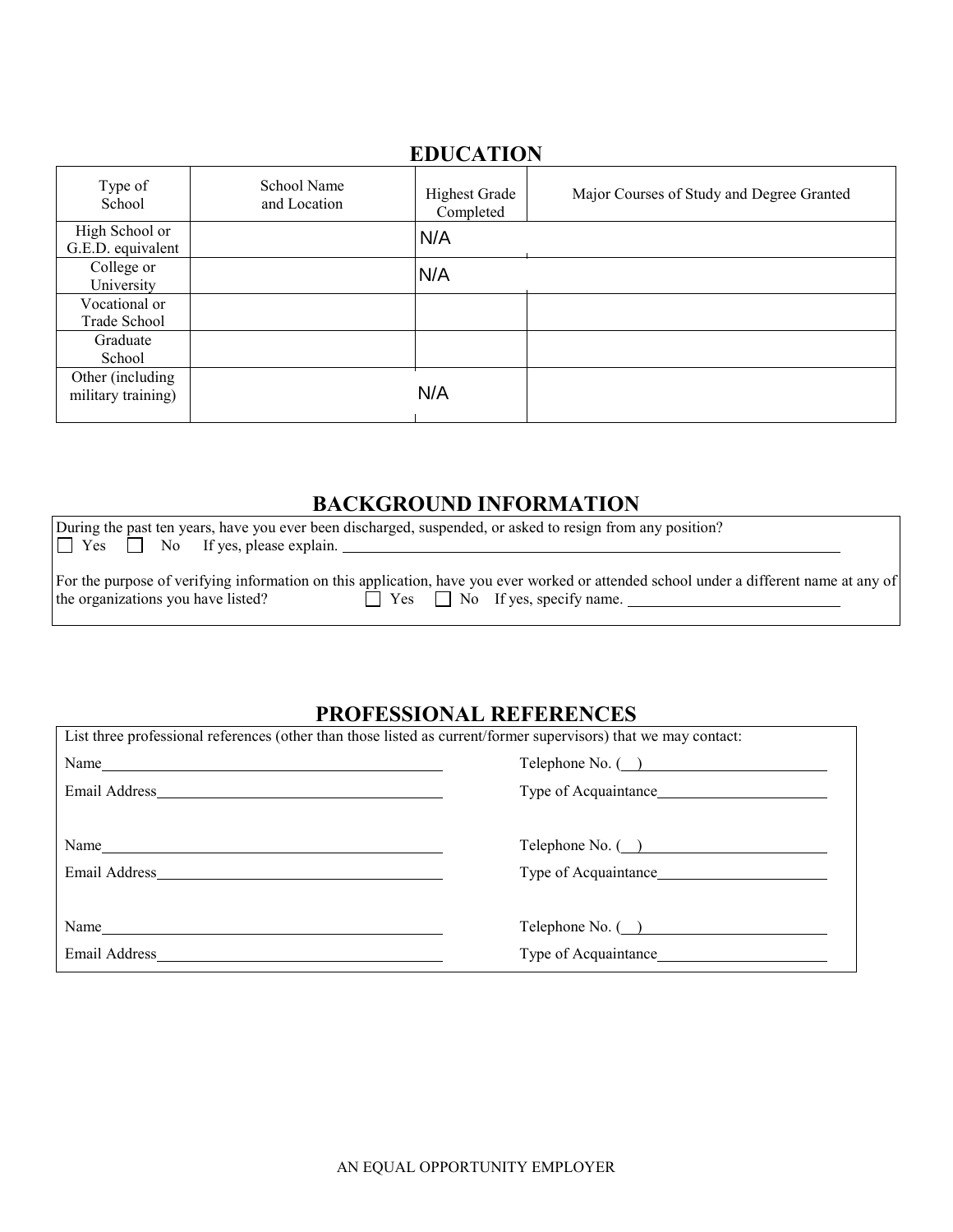### **EMPLOYMENT RECORD**

List all employment experience for the past ten years, starting with the most recent or present employer, including U.S. Military Service. Using a separate section for each position and use a separate sheet of paper if need be. **You may include as part of your employment history any verified work performed on a volunteer basis. Resumes may not be substituted in lieu of completing the following employment information.**

| Location <b>Executive Contract Contract Contract Contract Contract Contract Contract Contract Contract Contract Contract Contract Contract Contract Contract Contract Contract Contract Contract Contract Contract Contract Cont</b><br>$\overline{\text{May we contact?}}$ $\Box$ Yes $\Box$ No If not, why? | $\boxed{\text{Phone} \left( \begin{array}{c} \text{} \end{array} \right)}$<br>Month Year<br>To Month Year               |
|---------------------------------------------------------------------------------------------------------------------------------------------------------------------------------------------------------------------------------------------------------------------------------------------------------------|-------------------------------------------------------------------------------------------------------------------------|
| Location <u>and the contract of the contract of the contract of the contract of the contract of the contract of the contract of the contract of the contract of the contract of the contract of the contract of the contract of </u><br><u> 1989 - Johann Stoff, amerikansk politiker (* 1908)</u>            | From Month Year<br>To Month Year                                                                                        |
|                                                                                                                                                                                                                                                                                                               |                                                                                                                         |
| Supervisor's Name/Title                                                                                                                                                                                                                                                                                       | $\text{Phone} \text{ }(\underline{\hspace{1cm}}) \text{ } \underline{\hspace{1cm}}$<br>From Month Year<br>To Month Year |
| Location <b>Executive Contract Contract Contract Contract Contract Contract Contract Contract Contract Contract Contract Contract Contract Contract Contract Contract Contract Contract Contract Contract Contract Contract Cont</b><br>Supervisor's Name/Title                                               | Phone $\qquad \qquad$<br>Month Year<br>To Month Year                                                                    |
| Please account for any gaps of employment longer than a month.                                                                                                                                                                                                                                                |                                                                                                                         |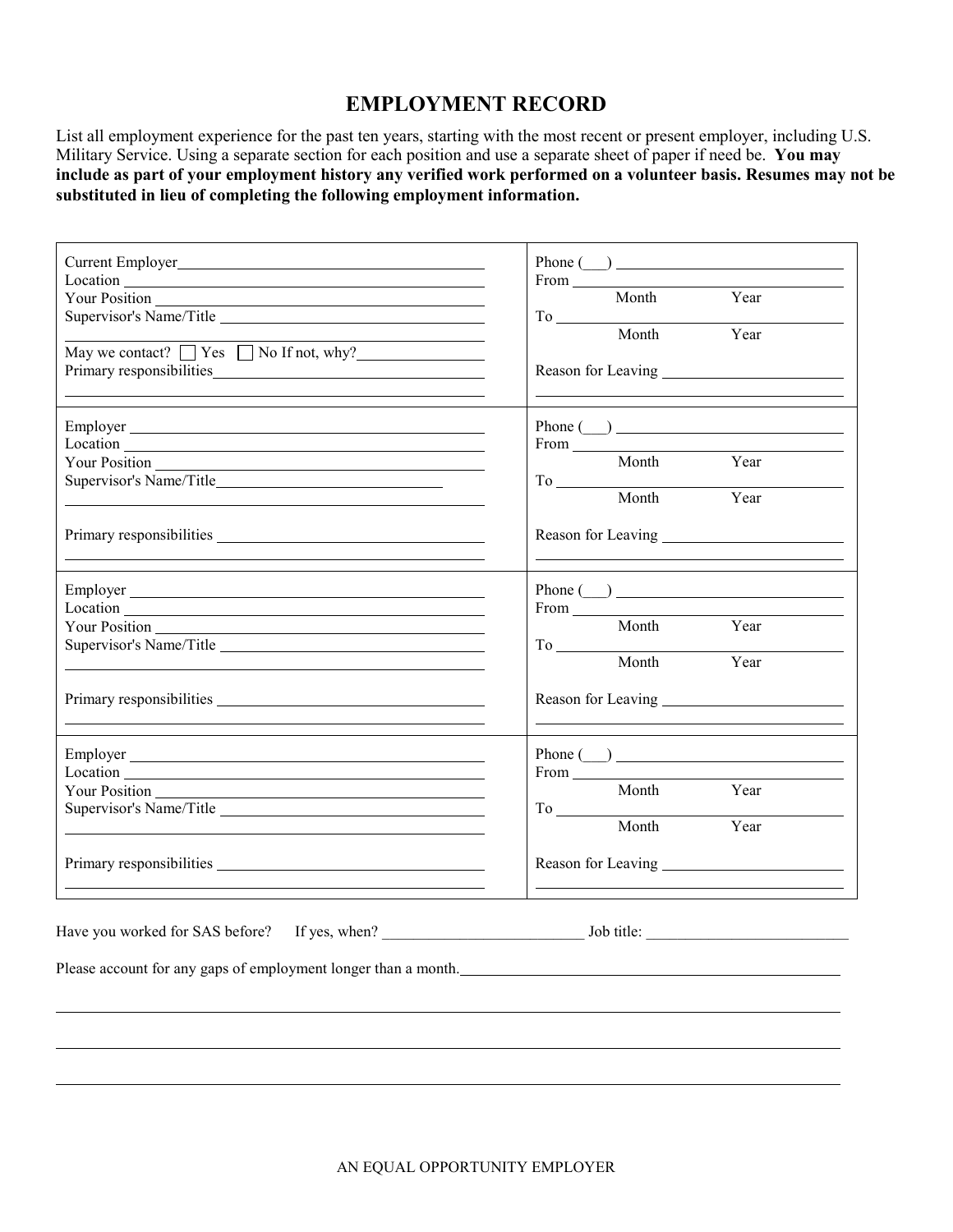# **ADDITIONAL COMMENTS**

| Please comment on how your prior education and experiences qualify you for the type of employment you are seeking. Detail any past responsibilities and achievements. Note any special coursework, honors, activities, special |  |  |  |
|--------------------------------------------------------------------------------------------------------------------------------------------------------------------------------------------------------------------------------|--|--|--|
|                                                                                                                                                                                                                                |  |  |  |
|                                                                                                                                                                                                                                |  |  |  |
|                                                                                                                                                                                                                                |  |  |  |
|                                                                                                                                                                                                                                |  |  |  |
|                                                                                                                                                                                                                                |  |  |  |
|                                                                                                                                                                                                                                |  |  |  |
|                                                                                                                                                                                                                                |  |  |  |
|                                                                                                                                                                                                                                |  |  |  |
|                                                                                                                                                                                                                                |  |  |  |
|                                                                                                                                                                                                                                |  |  |  |
|                                                                                                                                                                                                                                |  |  |  |
|                                                                                                                                                                                                                                |  |  |  |
|                                                                                                                                                                                                                                |  |  |  |
|                                                                                                                                                                                                                                |  |  |  |
|                                                                                                                                                                                                                                |  |  |  |
|                                                                                                                                                                                                                                |  |  |  |
|                                                                                                                                                                                                                                |  |  |  |
|                                                                                                                                                                                                                                |  |  |  |
|                                                                                                                                                                                                                                |  |  |  |
|                                                                                                                                                                                                                                |  |  |  |
|                                                                                                                                                                                                                                |  |  |  |
|                                                                                                                                                                                                                                |  |  |  |
|                                                                                                                                                                                                                                |  |  |  |
|                                                                                                                                                                                                                                |  |  |  |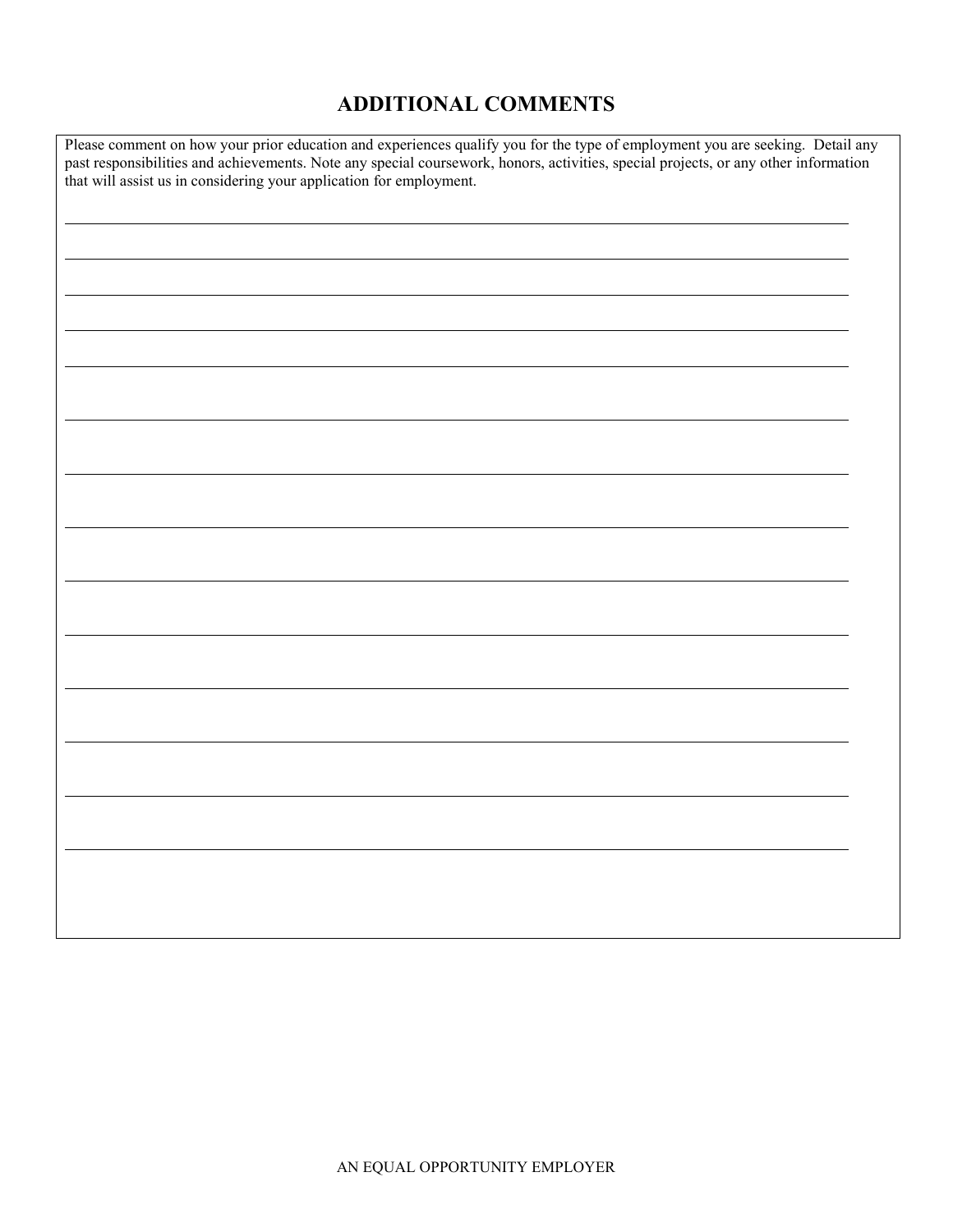# **IF APPLYING FOR A TEACHING POSITION, EXPLAIN YOUR TEACHING PHILOSOPHY BELOW (or include attachment):**